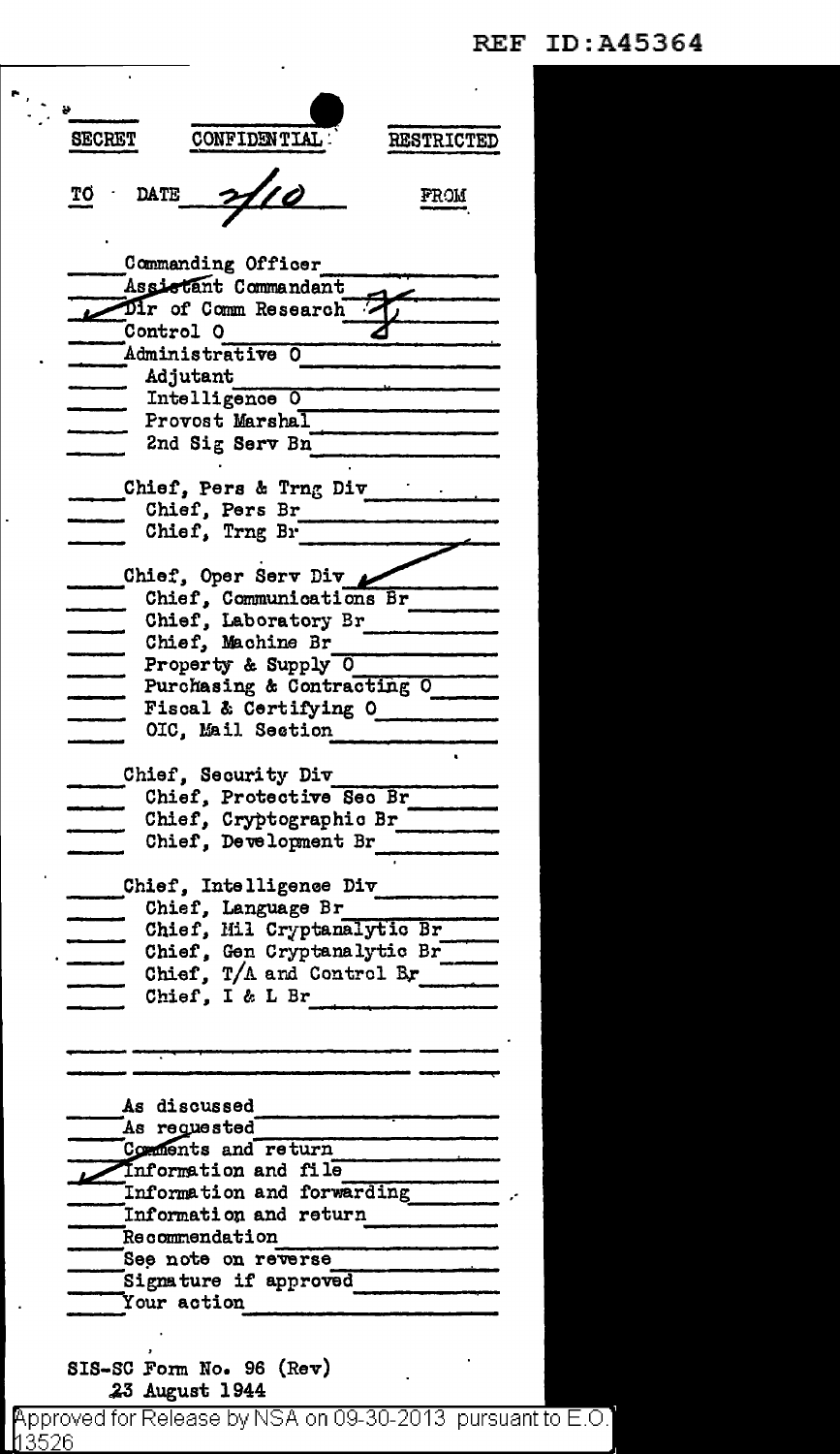## OPERATING SERVICES DIVISION EXECUTIVE COMMITTEE

## Minutes of Meeting Held 7 February 1945

1. CHANGE IN TIME OF DIVISION MEETINGS - The Chief of the Division reported that the Commanding Officer had requested that all Division meetings be held not earlier than 1000 in the morning. It was stated, therefore, that meetings of the Operating Services Division Executive Committee will be held at 1000 on Wednesdays, unless otherwise notified.

2. EXCESSIVE FURNITUES - The Chief of the Division again requested that a survey be made of all excess furniture within the Branches and return to the Supply Branch whatever furniture is not needed. In this connection, it was also requested that an investigation of the use of florescent lamps be made to insure that they are being used to the best advantage, as these lamps are difficult to procure at the present time. The Chief of the Supply Branch was requested, however, to do whatever possible to procure additional lamps.

3. MINECORAPH MACHINES - There is no additional information to report concerning the investigation of centralization of mimeograph machines, as the matter is still under consideration.

4. FUNDS FOR EJUIPMENT TO OVERSEAS THEATERS - The Chief of the Supply Branch reported that information had been received concerning the use of funds for supply of equipment to overseas theaters, which indicated that the Signal Security Agency funds should be used only for procurement of special items of equipment which could not be procured through normal supply channels. The Chief of the Supply Branch stated that a procedure had been proposed whereby requisitions for such equipment would be forwarded to the Signal Security Agency through the normal supply channels, and that this Agency would take necessary action to supply the equipment. Necessary steps are being taken to confirm this procedure in writing. It was further stated that this procedure would cover the procurement of special items of equipment for units of the Second Signal Service Battalion.

5. TRIP REPORT - The Chief of the Communications Branch stated, for information of interested persons, that Major Sieder was giving a talk on Wednesday afternoon, 7 February 1945, regarding his trip and inspection of the stations on the West Coast.

6. COMMINICATIONS AT POA - The Chief of the Communications Branch presented problems existing concerning communications facilities at Fort Shafter and Station 5. He further stated that a discussion of the matter would be made in the monthly report submitted from that theater. The Chief of the Division recommended that me action be taken until the monthly report had been received and studied.